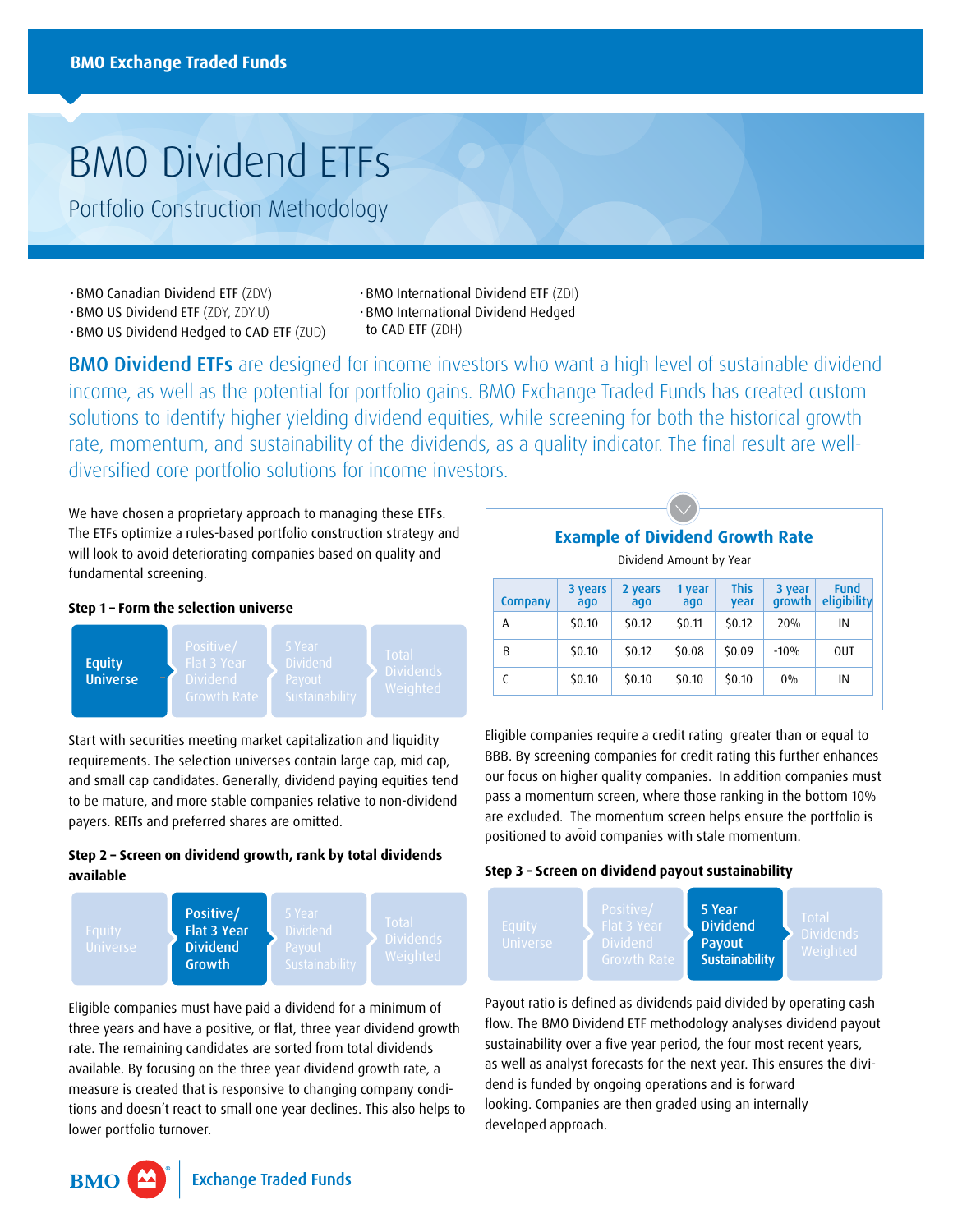# **Dividend Sustainability**

- Dividend payout ratios are grouped into five buckets, and given a grade of 0-5.
- Each grade from the forecast year and the last four years is multiplied by a weighting factor that considers the trend of the payout ratio, and places emphasis on more recent history.
- The final grade is the sum of each year's grade for the forecast year and the last four years.

| <b>Payout Ratio</b> | Grade         |
|---------------------|---------------|
| $0\% - 50\%$        | 5             |
| $50\% - 80\%$       | 4             |
| $80\% - 100\%$      | 3             |
| $100\% - 130\%$     | $\mathcal{P}$ |
| $130\% - 200\%$     |               |
| 200% or negative    |               |

| Year            | Multiplier Weight |       |
|-----------------|-------------------|-------|
| Forecast Year   | 8                 | 20.0% |
| Most recent     | 10                | 25.0% |
| Most recent - 1 | 9                 | 22.5% |
| Most recent - 2 | 7                 | 17.5% |
| Most recent - 3 | 6                 | 15.0% |

| <b>Company A</b> |                     |           |                |                 |
|------------------|---------------------|-----------|----------------|-----------------|
| Year             | <b>Payout Ratio</b> | (A) Grade | (B) Multiplier | $(A * B)$ Final |
| Forecast year    | 60%                 | 4         | 8              | 32              |
| Last year        | 45%                 | 5         | 10             | 50              |
| Two years ago    | 75%                 | 4         | 9              | 36              |
| Three years ago  | 90%                 | 3         | 7              | 21              |
| Four years ago   | 60%                 | 4         | 6              | 24              |
|                  |                     |           | Total (sum)    | 163             |

# **Example of sustainability**

| <b>Company B</b> |                     |                          |                |                 |
|------------------|---------------------|--------------------------|----------------|-----------------|
| Year             | <b>Payout Ratio</b> | (A) Grade                | (B) Multiplier | $(A * B)$ Final |
| Forecast year    | 250%                | 0                        | 8              | 0               |
| Last year        | 180%                | 1                        | 10             | 10              |
| Two years ago    | 120%                | $\overline{\phantom{0}}$ | 9              | 18              |
| Three years ago  | 110%                | $\overline{\phantom{0}}$ | 7              | 14              |
| Four years ago   | 80%                 | 3                        | 6              | 18              |
|                  |                     |                          | Total (sum)    | 60              |

Securities scores will benefit from stable earnings as they will score higher across measurement periods. This will eliminate companies identified as having an increased risk of maintaining their dividend. This consideration is a relative grading, and may depend on the state of the overall economy. The threshold level may be adjusted if warranted by the corporate earnings/cash flow landscape. For example, in an economic slowdown, operating cash flow may be depressed and payout ratios will increase. In this case it may be prudent to adjust the threshold temporarily lower, until economic conditions improve. Also, companies with borderline sustainability scores will have weights reduced to account for uncertainty with regards to dividend sustainability.

The BMO ETFs dividend strategy also considers a share buyback program. This is a tax effective way to deploy excess cash on the balance sheet as it does not result in income for shareholders. Instead it creates upward pressure on prices, by reducing the outstanding share float.

1 BMO Canadian dividend portfolios holds 50 companies, whereas the U.S. and International portfolios hold 100 companies.

#### **Step 4 – Form the portfolio: Total Dividends Weighted**



**Total Dividends** Weighted

## **Diversified and Sustainable ETF Dividend Solutions**

- $\cdot$  Top<sup>1</sup> dividends available names that have passed the dividend growth rate screen, the sustainability screen, and the momentum screen included in the portfolio
- Weighting is by total dividend available is subject to sector caps, and an individual security cap of 6%

# **What are the benefits of a Dividends Available Approach?**

Using dividends available allows us to reduce the value tilt and capture more capital growth in the portfolio while also increasing the investment in market leading companies.